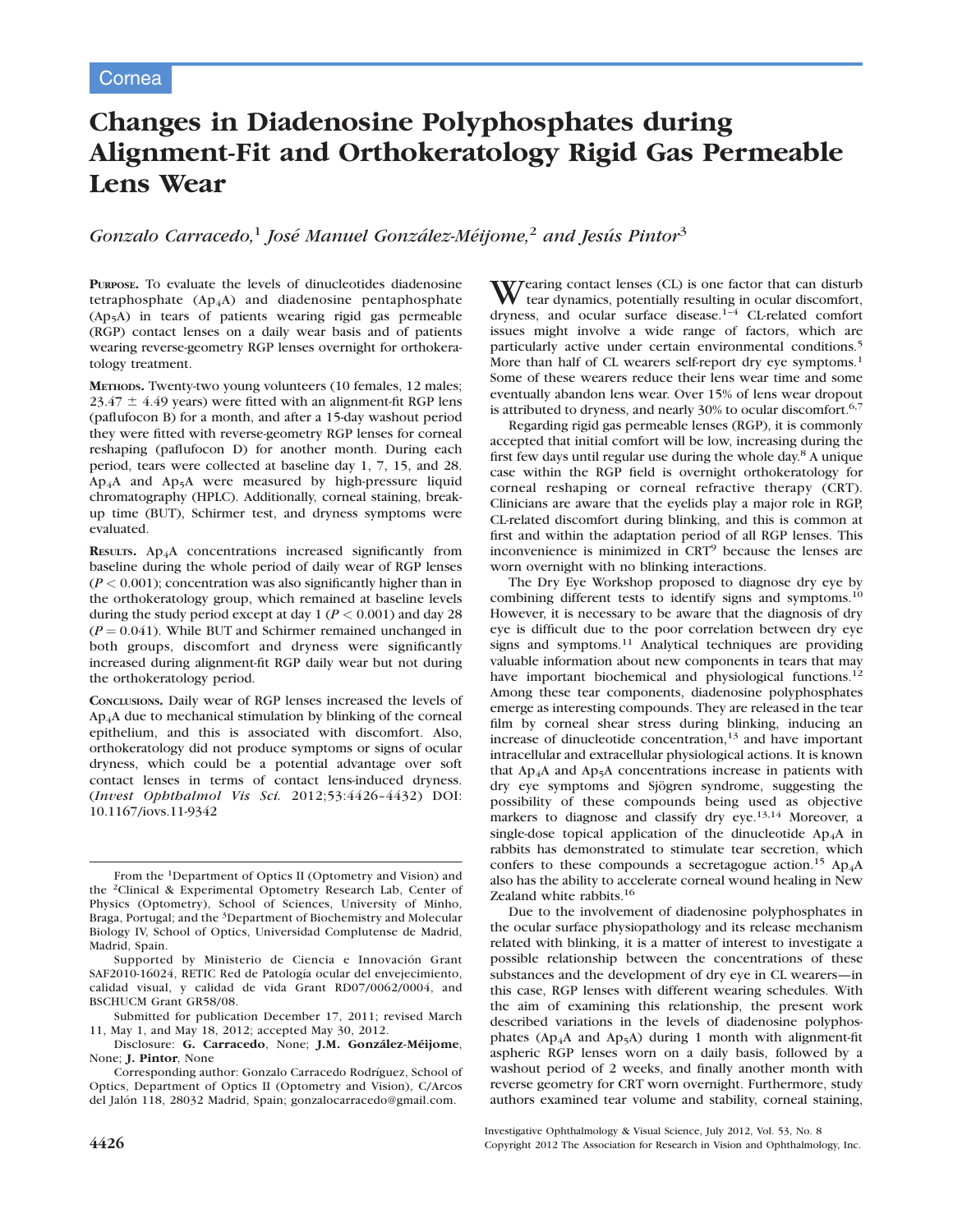TABLE 1. Demographic Information of the Population Enrolled in the Study

| Parameter                               | <b>Values</b>    |
|-----------------------------------------|------------------|
| Number of patients                      | 22               |
| Mean age (years $\pm$ SD)               | $23.47 \pm 4.49$ |
| Age range (years)                       | 19, 36           |
| Sex (male/female)                       | 12, 10           |
| Mean corneal astigmatism ( $D \pm SD$ ) | $-0.83 \pm 0.36$ |
| Range of corneal astigmatism (D)        | $-0.10, -1.14$   |
| Mean flat keratometry (D)               | $42.91 \pm 1.13$ |
| Mean steep keratometry (D)              | $43.74 \pm 1.36$ |
| Mean refractive sphere ( $D \pm SD$ )   | $-1.92 \pm 1.23$ |
| Range of refractive sphere (D)          | $-0.25, -5.25$   |
| Mean refractive cylinder ( $D \pm SD$ ) | $-0.30 \pm 0.33$ |
| Range of refractive cylinder (D)        | $0, -0.75$       |

All subjects underwent both parts of the study either with the alignment-fit RGP lens on a daily wear basis or with the reversegeometry lens worn overnight.

and discomfort and dryness symptoms, which may be present during dry eye.

# **METHODS**

Twenty-two patients (12 males and 10 females) with ages ranging from 19 to 36 years (average  $23.47 \pm 4.49$  years) were recruited from the student population at the Clinical & Experimental Optometry Research Lab (University of Minho, Braga, Portugal). The study was conducted in compliance with good clinical practice guidelines, informed consent regulations, and the tenets of the Declaration of Helsinki. All of the subjects enrolled in the study were adults older than 18 years who were able to give informed consent. More detailed demographic characteristics of the population are shown in Table 1. After the purpose of the study was explained and all doubts clarified to the participants, a consent form was presented and signed by both the patient and the researcher.

Fitted lenses were made of high oxygen permeability materials (paflufocon D for CRT and paflufocon B for RGP lenses). Technical parameters of the lenses are shown in Table 2.

Patients underwent a complete preliminary optometric examination including objective and subjective refraction, using the maximum plus for better visual acuity as endpoint criterion. Ocular surface inspection included slit-lamp examination and keratometry. The lenses

were fitted in conformity with the manufacturers' recommendations. When lenses were prescribed, instructions about wearing schedule, insertion, removal, and care recommendations were given to the patient. The care system consisted of a multipurpose solution for RGP lenses (Boston Simplus; Bausch & Lomb, Rochester, NY). During orthokeratology lens wear, patients were instructed to apply rewetting drops (Moisture Eyes; Bausch & Lomb) at insertion in the evening and before removal of their lenses in the morning.

# Trials

Aftercare visits were scheduled at days 1, 7, 15, and 28. Tear analysis, corneal staining, and recording of subjective symptoms including dryness and discomfort using the Dry Eye Questionnaire (DEQ) were carried out during these visits.17,18

Tear secretion was measured using the Schirmer I test (without anesthesia). Tear collection was always performed following Van Bijsterveld criteria.<sup>19</sup> The Schirmer strip (Tear Flo; HUB Pharmaceuticals, Rancho Cucamonga, CA) was placed on the temporal tarsal conjunctiva of the lower lid for 5 minutes with the eyes closed. The volume of tears was recorded as millimeters of moistened strip, and the wetted ends of the Schirmer strip were placed in Eppendorf tubes containing 500 µL of ultrapure water. The samples were then frozen until the high-pressure liquid chromatography (HPLC) analysis was performed.<sup>13</sup> Tear collection during RGP daily wear regimen was performed in the evening after using lenses with 15 minutes of washout. In the case of orthokeratology, the Schirmer test was performed in the morning after removing the lenses and with the same time of washout.

After the Schirmer I test, fluorescein was applied to evaluate BUT and corneal staining. In order to warrant repeatability of the staining procedure, a solution was prepared using a 10% concentration of sodium fluorescein diluted in saline (NaCl 0.9%). For each application, a micropipette with 5 µL of diluted fluorescein solution was applied in the inferior conjunctival sac and 20 seconds later, BUT was analyzed using a chronograph to record the tear film break-up time after the patient was asked to blink twice and remain with the eyes open. The cornea was divided in five areas to record the grading staining as proposed by the Report of the National Eye Institute and Industry-Sponsored Dry Eye Workshop,<sup>20</sup> using the Cornea and Contact Lens Research Unit grading scales.<sup>21</sup>

The patients were asked to characterize the frequency of two main symptoms of dry eye—namely, discomfort and dryness—which appear on the DEQ, elaborated by Begley et al.<sup>17</sup> DEQ was designed to assess the prevalence, frequency, and diurnal severity of ocular surface symptoms such as discomfort, dryness, visual changes, soreness,

TABLE 2. Technical Parameters of the Lenses Used in the Study

| Parameter                                                           | Alignment-Fit Aspheric Lens          | <b>Reverse-Geometry Lens</b>      |  |
|---------------------------------------------------------------------|--------------------------------------|-----------------------------------|--|
| Manufacturer                                                        | Lenticon (Madrid, Spain)             | Paragon Vision Science (Mesa, AZ) |  |
| Material (USAN)                                                     | Paflufocon B                         | Paflufocon D                      |  |
| Brand                                                               | Oxicon HDS                           | Paragon CRT                       |  |
| Manufacturing process                                               | Lathe-cut                            | Lathe-cut                         |  |
| Back surface geometry                                               | Central 5 mm: spherical              | Sigmoid geometry                  |  |
|                                                                     | Periphery: aspheric (ecc. $= 0.35$ ) |                                   |  |
| Front surface geometry                                              | Spheric                              | Mirrored with anterior surface    |  |
| Overall diameter (mm)                                               | 9.80                                 | 10.50                             |  |
| Optic zone diameter (mm)                                            | 9.00                                 | 6.00                              |  |
| Center thickness $(\textcircled{a} - 3.00 \text{ D} \text{ in mm})$ | 0.180                                | 0.166                             |  |
| Dk (barrer)                                                         | 58                                   | 100                               |  |
| Contact angle                                                       | 14.8                                 |                                   |  |
| Hardness (shore)                                                    | 84                                   |                                   |  |
| UV filter                                                           | N <sub>O</sub>                       | N <sub>O</sub>                    |  |
| Powers fitted (D)                                                   | $0.25$ to $-6.75$                    | $+0.50$                           |  |
| Back optic zone radius (mm)                                         | 7.00 to 9.00                         | 7.90 to 8.90                      |  |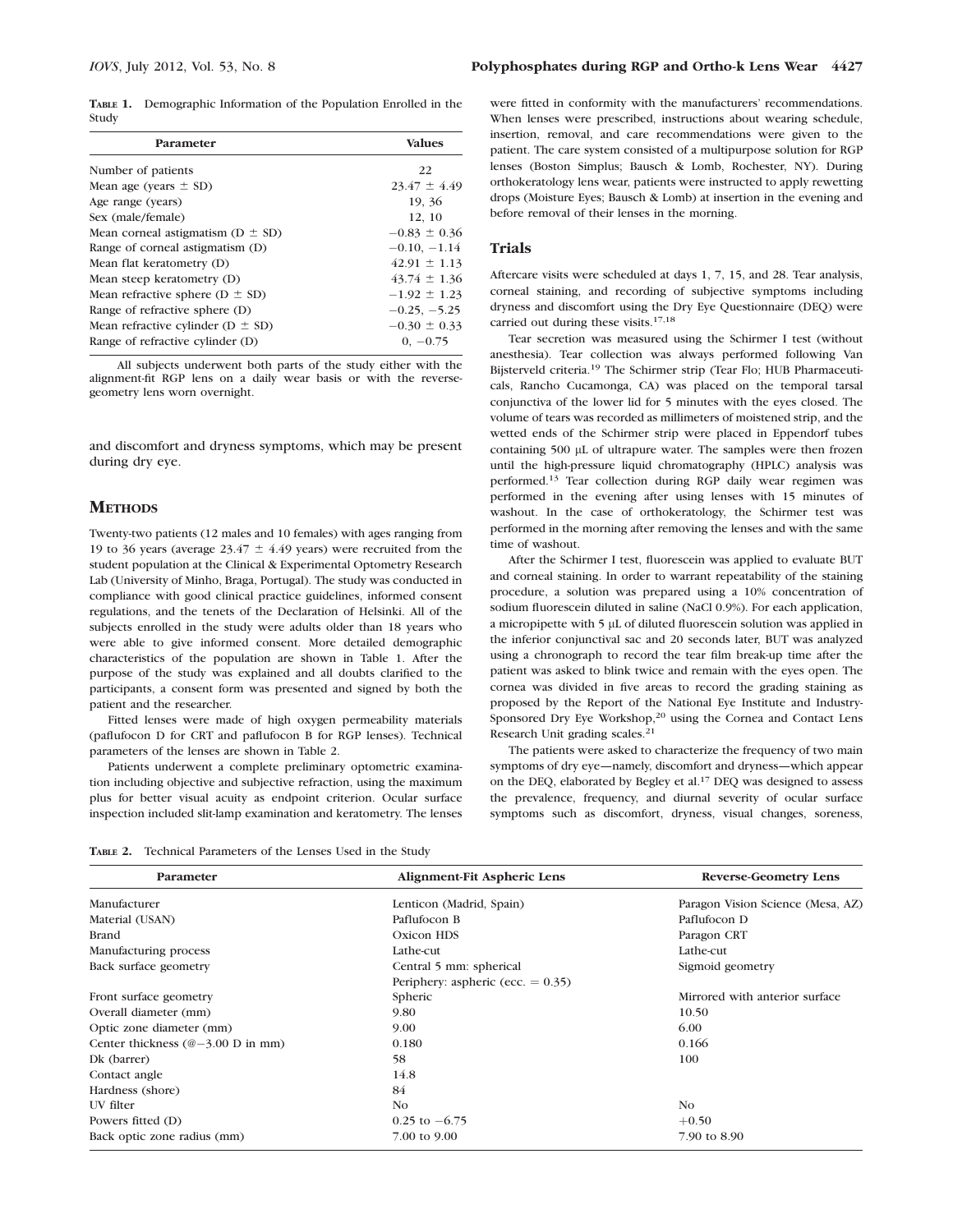

FIGURE 1. Concentrations of Ap<sub>4</sub>A during 1-month follow-up, with both RGP lenses and CRT lenses. Ap<sub>4</sub>A increases its concentration in tears in alignment-fit RGP lenses throughout the study ( $P < 0.001$ ). For CRT lens wear,  $Ap_4A$  concentrations show an increase in the first day and at the end of the study ( $P = 0.041$ ). \*\*P value < 0.05 RGP versus CRT. Student's t-test.

irritation, grittiness, scratchiness, foreign body sensation, burning, light sensitivity, and itching. The patients had to choose between four different frequencies (1 = rarely; 2 = sometimes; 3 = frequently; and  $4 =$ constantly).

# Tear Preparation and HPLC Analysis

After thawing, the samples were strongly vortexed for 5 minutes. The strips were carefully rinsed, and the liquid in the Eppendorf tube was heated in a 100°C bath for 20 minutes to precipitate proteins. In order to pellet the proteins, the tubes were centrifuged at 4000 rpm for 30 minutes. Diadenosine polyphosphates are not degraded by this treatment as previously demonstrated.<sup>22</sup> Supernatants were chromatographed through sample preparation cartridges (SEP-PAK Accell QMA; Waters Corp., Milford, MA) as previously described.<sup>23</sup> These eluents were injected at a volume of  $10-100$  µL.

Determination and quantification of diadenosine polyphosphates were performed by HPLC. The chromatographic system consisted of an isocratic pump (Waters 1515 Isocratic HPLC Pump; Waters Corp.), a dual absorbance detector (Waters 2487 Detector; Waters Corp.) and a sample injector valve (Rheodyne; Waters Corp.), all managed by HPLC software (Breeze 2 HPLC; Waters Corp.). The column (Nova-Pak C18; Waters Corp.) was 15 cm in length, 0.4 cm in diameter. The system was equilibrated overnight with the following mobile phase: 0.1 M KH2PO4, 2 mM tetrabutylammonium, 17% acetonitrile, pH 7.5.16 Detection was monitored at 260-nm wavelength. All the peaks identified as putative dinucleotides were taken for phosphodiesterase treatment. Phosphodiesterase from Crotalus adamanteus (EC 3.1.4.1.; Sigma, St. Louis, MO), at a concentration of 1.0 U/mL, was incubated at room temperature for 30 minutes with the corresponding putative dinucleotide. The digestion products were analyzed by HPLC. Peaks were transformed into concentrations by means of external standards of known concentrations of diadenosine polyphosphates.

# Statistical Analysis

Data were analyzed by statistical software (SPSS version 15.0 for Windows; SPSS, Inc., Chicago, IL). The values presented are the means  $±$  SEM of the experiments performed. Parametric tests were used to compare the study groups. Normality of distribution was assessed using the Shapiro-Wilk test. Differences between RGP lenses and CRT groups in tear function test were estimated by the Student's t-test for related samples. Study authors also used the Student's t-test for related samples to assess the differences among different follow-up visits into each group. Correlations between increments of Ap<sub>4</sub>A and tear volume

RGP vs. CRT (Ap<sub>5</sub>A)  $0.20$  $0,18$ Concentration (µM)  $0,16$  $0,14$  $0,12$ CRT  $0,10$  $0,08$  $-$  RGP  $0,06$  $0,04$  $0,02$  $0,00$  $\Omega$  $\overline{7}$ 28 14  $21$ **TIME (Days)** 

FIGURE 2. Concentrations of Ap<sub>5</sub>A during 1-month follow-up, with both RGP lenses and CRT lenses. Ap<sub>5</sub>A concentrations remained stable during the study in both groups, except at week 1 in RGP lenses ( $P <$ 0.008), and at the end of the study in CRT lenses ( $P < 0.001$ ). *\*P* value  $< 0.05$  RGP, \*\*P value  $< 0.01$  versus CRT. Student's t-test.

regarding the preliminary visit were assessed by Pearson bivariate regression. A value of  $P < 0.05$  was considered statistically significant.

# **RESULTS**

## Diadenosine Polyphosphates

Ap4A increased its concentration in tears in both alignment-fit RGP lenses and CRT in the first day after fitting, increasing 4 and 2-fold compared with the baseline visit, respectively. After 1 month,  $Ap<sub>4</sub>A$  continued significantly increased with alignment-fit lenses ( $P < 0.001$ ). During CRT lens wear, Ap<sub>4</sub>A concentrations returned to baseline levels after 1 week, although a significant increase was also observed for samples collected 1 month after fitting ( $P = 0.041$ ). Despite this, the values reached were much lower than during alignment-fit RGP lens wear. Indeed, there were statistically significant differences between RGP lenses and CRT lenses in Ap<sub>4</sub>A concentration in all follow-up visits ( $P < 0.001$ ; Fig. 1). Ap<sub>5</sub>A concentrations remained stable during the study in both groups, except at week 1 in RGP lenses ( $P < 0.008$ ), and at the end of the study in CRT lenses ( $P < 0.001$ ; Fig. 2, Table 3).

# Schirmer I Test, Tear BUT (TBUT), and Corneal Staining

For alignment-fit RGP lenses, the tear volume increased slightly but not to a statistically significant level. In contrast, Schirmer was stable during the study with CRT lenses. BUT was stable during the study for both lenses (Figs. 3, 4, Table 3).

Corneal staining was similar with both types of lenses, without differences up to the end of the 1-month period for the alignment-fit RGP lens wearing. Conversely, significant differences were found from baseline at 2 weeks and 28 days of CRT wearing period ( $P < 0.05$ ). Differences between RGP lenses and CRT were statistically significant at visit day 28 (P < 0.001; Fig. 5).

### Symptoms

Study authors evaluated the frequency of two typical dry eyerelated symptoms such as discomfort and dryness. In the case of discomfort, it remained significantly increased during the whole period of the study with alignment-fit RGP lenses (Table 3). With CRT lenses, patients only show a statistically significant difference at visit day 28 ( $P = 0.049$ ), but the levels of discomfort were significantly lower with CRT compared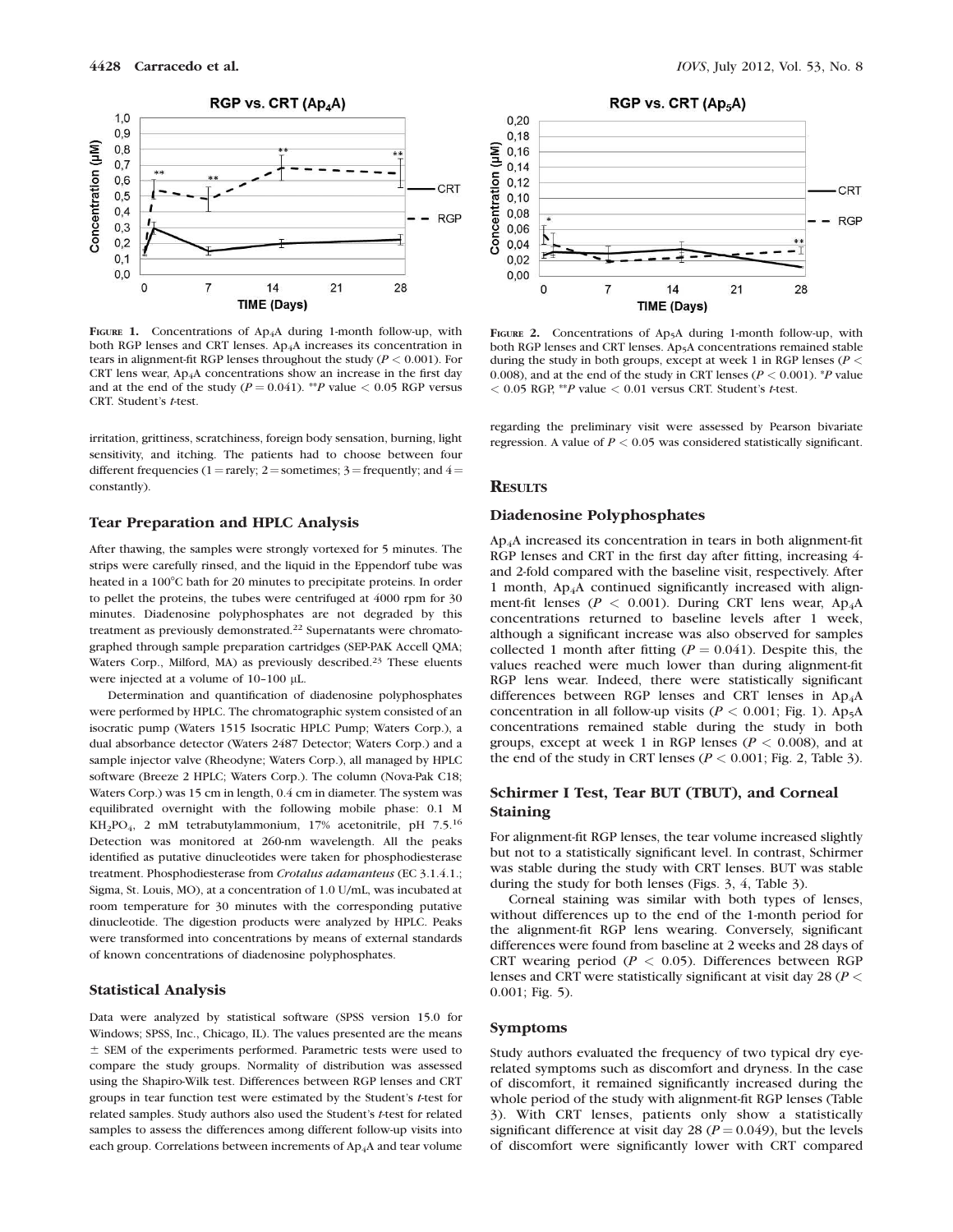TABLE 3. Comparisons between Baseline and Different Follow-Up Visits and between Treatments for Different Variables during the Course of the Study

|                              |              |              | P Value            |              | P Value            | $P$ Value     |
|------------------------------|--------------|--------------|--------------------|--------------|--------------------|---------------|
| Variable                     | <b>Visit</b> | RGP          | (against baseline) | <b>CRT</b>   | (against baseline) | (RGP vs. CRT) |
| $Ap_4A (\mu M)$ mean (SEM)   | Pre-visit    | 0.140(0.015) |                    | 0.139(0.023) |                    | 0.971         |
|                              | 1 day        | 0.543(0.064) | < 0.001            | 0.297(0.039) | 0.001              | 0.002         |
|                              | 1 week       | 0.481(0.078) | < 0.001            | 0.150(0.027) | 0.758              | < 0.001       |
|                              | 2 weeks      | 0.681(0.080) | < 0.001            | 0.197(0.127) | 0.108              | 0.002         |
|                              | 4 weeks      | 0.647(0.092) | < 0.001            | 0.224(0.033) | 0.041              | < 0.001       |
| $Ap5A$ ( $\mu$ M) mean (SEM) | Pre-visit    | 0.053(0.012) |                    | 0.027(0.004) |                    | 0.046         |
|                              | 1 day        | 0.041(0.014) | 0.523              | 0.031(0.007) | 0.620              | 0.523         |
|                              | 1 week       | 0.019(0.002) | 0.008              | 0.029(0.009) | 0.817              | 0.284         |
|                              | 2 weeks      | 0.024(0.006) | 0.055              | 0.035(0.009) | 0.367              | 0.315         |
|                              | 4 weeks      | 0.033(0.004) | 0.161              | 0.012(0.001) | < 0.001            | < 0.001       |
| Schirmer (mm) mean (SEM)     | Pre-visit    | 18.15 (2.30) |                    | 15.91 (1.87) |                    | 0.454         |
|                              | 1 day        | 21.12 (1.86) | 0.320              | 18.68 (2.33) | 0.359              | 0.418         |
|                              | 1 week       | 19.5(2.31)   | 0.662              | 15.69(2.10)  | 0.939              | 0.229         |
|                              | 2 weeks      | 22.23 (2.08) | 0.209              | 14.88 (2.06) | 0.715              | 0.016         |
|                              | 4 weeks      | 21.80 (2.81) | 0.316              | 14.50(2.00)  | 0.610              | 0.040         |
| BUT (s) mean (SEM)           | Pre-visit    | 5.17(0.28)   |                    | 6.14(0.59)   |                    | 0.145         |
|                              | 1 day        | 4.94(0.35)   | 0.607              | 6.15(0.50)   | 0.993              | 0.054         |
|                              | 1 week       | 5.50(0.52)   | 0.545              | 6.83(0.58)   | 0.410              | 0.095         |
|                              | 2 weeks      | 5.23(0.59)   | 0.926              | 6.41(0.58)   | 0.750              | 0.161         |
|                              | 4 weeks      | 6.40(0.78)   | 0.112              | 6.14(0.48)   | 0.990              | 0.778         |
| Corneal staining mean (SEM)  | Pre-visit    | 0.71(0.12)   |                    | 0.74(0.11)   |                    | 0.855         |
|                              | 1 day        | 0.88(0.13)   | 0.333              | 0.54(0.12)   | 0.217              | 0.061         |
|                              | 1 week       | 0.69(0.12)   | 0.898              | 0.48(0.11)   | 0.090              | 0.204         |
|                              | 2 weeks      | 0.69(0.12)   | 0.552              | 0.42(0.11)   | 0.042              | 0.105         |
|                              | 4 weeks      | 1.0(0.11)    | 0.091              | 0.37(0.10)   | 0.016              | < 0.001       |
| Discomfort mean (SEM)        | Pre-visit    | 0.64(0.09)   |                    | 0.58(0.13)   |                    | 0.706         |
|                              | 1 day        | 2.40(0.22)   | < 0.001            | 0.57(0.15)   | 0.960              | < 0.001       |
|                              | 1 week       | 2.66(0.23)   | < 0.001            | 0.95(0.16)   | 0.078              | < 0.001       |
|                              | 2 weeks      | 1.77(0.23)   | < 0.001            | 0.90(0.18)   | 0.159              | 0.005         |
|                              | 4 weeks      | 1.90(0.25)   | < 0.001            | 0.95(0.13)   | 0.049              | 0.002         |
| Dryness mean (SEM)           | Pre-visit    | 0.56(0.12)   |                    | 0.58(0.15)   |                    | 0.918         |
|                              | 1 day        | 1.06(0.19)   | 0.029              | 0.47(0.13)   | 0.584              | 0.014         |
|                              | 1 week       | 1.46(0.24)   | 0.002              | 0.85(0.14)   | 0.195              | 0.034         |
|                              | 2 weeks      | 1.23(0.23)   | 0.017              | 1.00(0.16)   | 0.060              | 0.416         |
|                              | 4 weeks      | 1.50(0.23)   | 0.001              | 1.05(0.18)   | 0.050              | 0.131         |

Comparison post-wear with pre-wear values



FIGURE 3. Schirmer test without anesthesia during 1-month follow-up, with both RGP lenses and CRT lenses. For RGP lenses, the tear volume increased slightly but not to a statistically significant level, and CRT lenses remained stable during the study. There are statistical differences between both wear regimens at the end of the study. \*P value  $< 0.05$  RGP versus CRT. Student's t-test.



FIGURE 4. TBUT during 1-month follow-up, with both RGP lenses and CRT lenses. There are no differences between both wear regimens or at follow-up visits.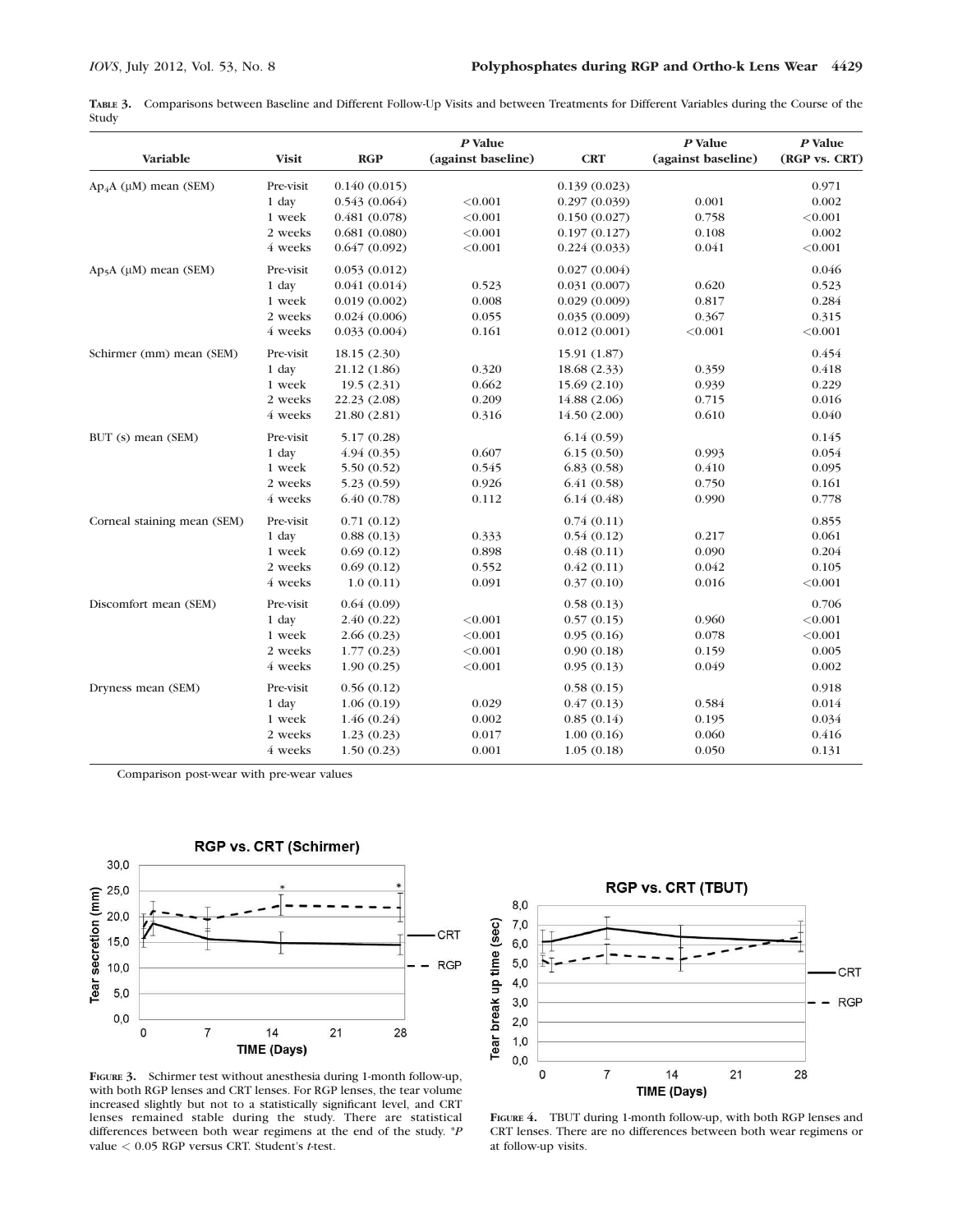

FIGURE 5. Corneal staining grade during 1-month follow-up, with both RGP lenses and CRT lenses. There are no differences between both wear regimens. In RGP lens wear, it showed an increase at the end of the study. \*\* P value  $< 0.01$  RGP versus CRT. Student's t-test.

with alignment-fit lenses. For dryness, the frequency was significantly increased during every study visit for alignment-fit RGP lenses. With CRT lenses, patients showed an increase in dryness frequency, but this was nonstatistically significant (Figs. 6, 7). When comparing both lenses, study authors observed differences only at day 1 and day 7 ( $P = 0.014$  and  $P =$ 0.034, respectively).

# **Correlations**

The Pearson's correlation coefficient was 0.683 ( $P = 0.029$ ) for tear volume and Ap<sub>4</sub>A differences at 15 days of RGP daily wear. The value of this coefficient indicates a moderate degree of correlation and the positive sign means that the greater the result of the Schirmer test, the greater the level of  $Ap<sub>4</sub>A$ . With respect to the Pearson's correlation coefficient, both wear regimens showed a low-to-moderate positive correlation for all visits (Table 4).

# **DISCUSSION**

Nucleotides and dinucleotides are important tear molecules in normal and pathological conditions.13,24–26 However, the possible changes of these substances in patients fitted with RGP lenses have not yet been investigated. With this aim, study authors evaluated  $Ap_4A$  and  $Ap_5A$  dinucleotide concentrations before and during 1 month with an alignment-fit RGP lens on a daily wear basis against reverse geometry CRT lenses worn overnight.

When the patients wore RGP lenses, there was an increase in Ap<sub>4</sub>A levels, whereas Ap<sub>5</sub>A remained stable. During the CRT wearing time, there was an increase in  $Ap<sub>4</sub>A$  during the first day, returning to baseline levels thereafter. Ap<sub>5</sub>A was stable throughout the study, and also during the wearing period of the latter type of lens.

Previous studies showed that the main mechanism of dinucleotide release in tears is caused by a mechanical stress on the epithelial cells of the ocular surface. It is also possible that Ap4A could be released as a consequence of mechanical corneal nerve stimulation.<sup>13</sup>

CL wear can induce a shear stress and neural stimulation on the corneal epithelium by blinking, and therefore, it seems clear that blinking during RGP lens wear increases the concentrations of Ap<sub>4</sub>A.

Peral et al. found that when performing a mechanical stimulation of the corneal nerve fibers with a Belmonte esthesiometer with different intensities, Ap<sub>4</sub>A increases its



FIGURE 6. Discomfort symptom frequency during 1-month follow-up, with both RGP lenses and CRT lenses. RGP daily wear regimen showed statistical differences with respect to CRT lenses in all follow-up visits. \*\*P value  $< 0.01$  RGP versus CRT. Student's t-test.

concentration but Ap5A remains constant. In contrast, both  $Ap<sub>4</sub>A$  and  $Ap<sub>5</sub>A$  increase their concentration by mechanical friction on the epithelium. The fact that  $Ap<sub>5</sub>A$  remains stable could indicate that part of the dinucleotide release is due to neural stimulation as a consequence of blinking. While the levels of Ap4A in the CRT group were similar to the ones obtained in previous experiments for the 12 blinks per minute rate,<sup>13</sup> this value was higher in the alignment-fit RGP group. This effect could be explained by the increased mechanical effect exerted by the RGP lens during the blinking. In the case of CRT lenses, there was no stimulation by lens friction because patients wore the lenses on an overnight regimen. A pilot experiment performed with six volunteers who slept with alignment-fit RGP lenses showed virtually the same concentrations in  $Ap_4A$  to that obtained with the same individuals with CRT lenses (results not shown), confirming the effect of blinking in dinucleotides concentrations.

Tear volume was slightly increased when patients wore alignment-fit RGP lenses, but remained stable with CRT lenses. It has been demonstrated that dinucleotides can induce tear secretion,<sup>15</sup> and study results showed a positive correlation between increments of  $Ap<sub>4</sub>A$  and tear volume at follow-up visits. Therefore, an increase of Ap4A in RGP daily wear provides more tear volume. No significant differences were observed in TBUT and corneal staining during RGP and CRT wear time. However, TBUT was slightly lower and corneal staining was higher, reaching statistically significant differences



FIGURE 7. Dryness symptom frequency during 1-month follow-up, with both RGP lenses and CRT lenses. RGP daily wear regimen showed statistical differences with respect to CRT lenses in day 1 and 7 of lens wearing.  $*P$  value  $< 0.05$  RGP versus CRT. Student's t-test.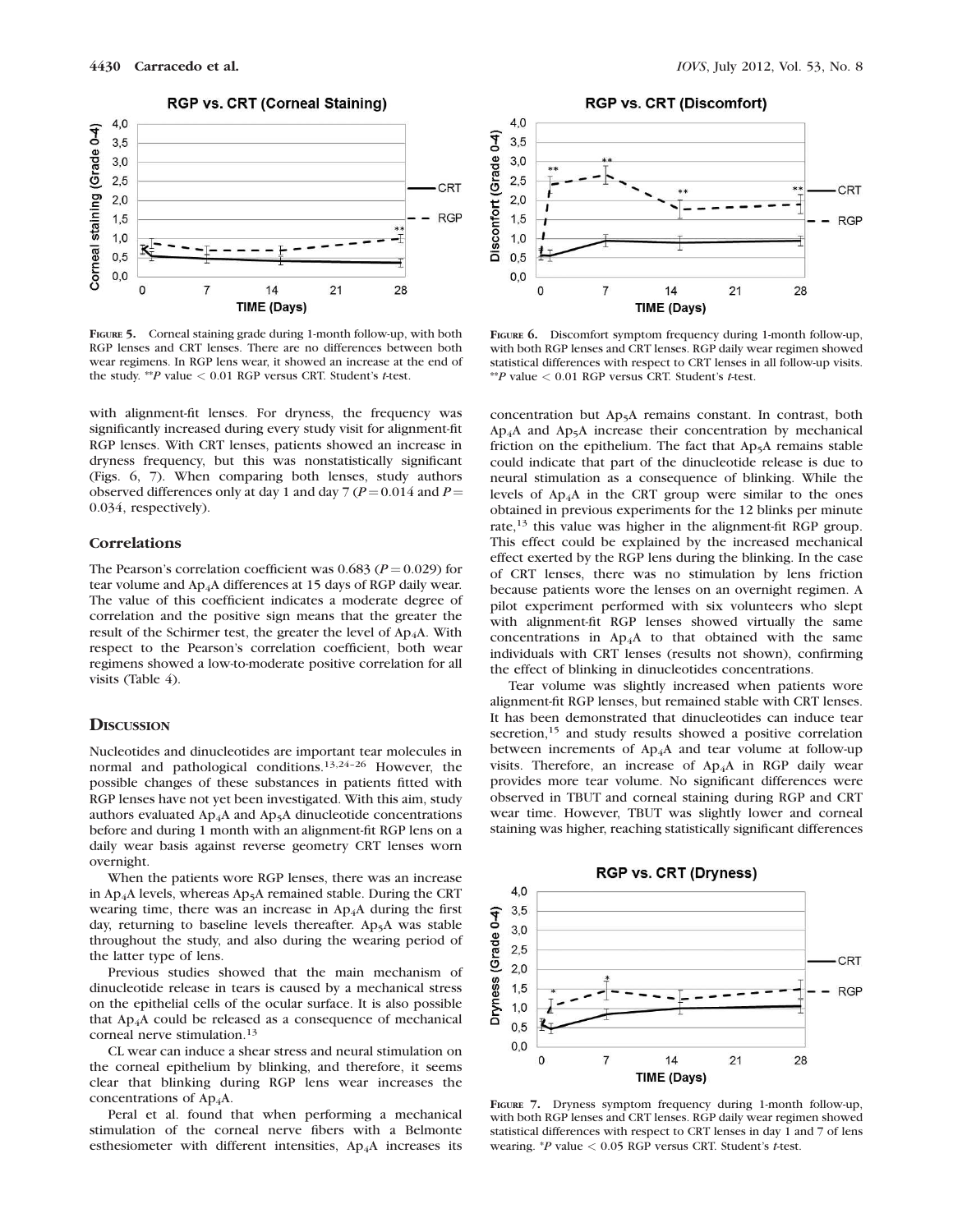|                     |       | $\Delta Ap_4A_{1d}$ vs. $\Delta Schirmer_{1d}$ $\Delta Ap_4A_{1w}$ vs. $\Delta Schirmer_{1w}$ $\Delta Ap_4A_{2w}$ vs. $\Delta Schirmer_{2w}$ $\Delta Ap_4A_4w$ vs. $\Delta Schirmer_{4w}$ |       |       |
|---------------------|-------|-------------------------------------------------------------------------------------------------------------------------------------------------------------------------------------------|-------|-------|
| Alignment-fit RGP   |       |                                                                                                                                                                                           |       |       |
| Pearson correlation | 0.589 | 0.535                                                                                                                                                                                     | 0.683 | 0.566 |
| P value             | 0.039 | 0.48                                                                                                                                                                                      | 0.029 | 0.042 |
| <b>CRT</b> lenses   |       |                                                                                                                                                                                           |       |       |
| Pearson correlation | 0.555 | 0.563                                                                                                                                                                                     | 0.572 | 0.508 |
| P value             | 0.041 | 0.038                                                                                                                                                                                     | 0.031 | 0.049 |

TABLE 4. Correlation between Diadenosine Tetraphosphates and Tear Volume Increments with Respect to the Preliminary Visit in Both Wear Regimens

Significant correlation:  $P < 0.05$  (2-tailed); that is,  $\Delta Ap_4A_{2w} = Ap_4A_{2w}$   $\Delta Ap_{2w}$   $\Delta Schirmer_{2w} = Schirmer_{previsit} - Schirmer_{2weks}$ 

at the end of the study in RGP wear time. This is probably due to the interaction of the contact lens with the tear film and blinking, such as an infrequent or partial blinking and/or thinning of prelens tear film.27,28 Those results match with previous findings described by other authors.29,30

Discomfort was reported during the whole period of the study with both lenses. However, patients showed more discomfort with alignment-fit RGP lenses than with CRT lenses. One unexpected result is the increase in discomfort with CRT 'til the end of the first month, while remaining at a lower level than with alignment-fit RGP lenses. The blinking action could explain the discomfort reported by the patients during the first days of RGP lens daily wear, which was not experienced with CRT lenses worn overnight. The slight increase of discomfort with CRT lenses over time could be related to blinking in the morning during the period between the patients' awake and removal of the lenses. González-Méijome et al. demonstrated that in CRT wearers, discomfort was higher in the morning before removing than at night before fitting the lenses.<sup>9</sup>

From the clinical perspective, the paths of slight transient increase in  $Ap_4A$  in the CRT group might reflect the initial discomfort reported by the patients at insertion and removal during the first days of treatment. Indeed, after the first day of treatment, the increase in  $Ap<sub>4</sub>A$  follows a similar path in alignment-fit RGP and CRT groups. This might reflect that the compression of the epithelium (which will be maximum during this period) does not increase significantly the expression of this dinucleotide still remaining at a lower rate compared with the RGP group.

Despite the growth of orthokeratology in clinical practice during the past decade, no study has directly addressed the question of signs and symptoms of dryness in CRT wearers. A similar situation lacking comparison terms is applicable to alignment-fit RGP lenses,  $31,32$  because comfort-related questions have been marginally considered in recent clinical research, probably because of their minor role in current fitting strategies. However, there are studies about soft contact lens wearers and dry eye symptomatology that showed an increase of dryness and discomfort.5,33,34

The dry eye symptomatic subjects with normal tear secretion presented similar Ap<sub>4</sub>A concentrations, which were found in the present study during RGP wearing time on a daily wear basis.<sup>13</sup> Jansen et al. found that blinking frequency with contact lens wear rose, while ocular irritation and discomfort increased during near tasks.<sup>35</sup> This suggests that an increase in discomfort produces a higher frequency of blinking, which causes the increased release of  $Ap_4A$  to the tear film in order to minimize the symptoms. It would be interesting to conduct a long-term study with successful RGP patients to assess possible changes in the concentration of Ap4A, once the patients report comfort rates comparable to soft contact lenses after a period of 3 to 6 months.<sup>8</sup>

Present results are significant to better understand the clinical response of the patient in terms of symptoms and signs during orthokeratology treatment in comparison with a model of daily RGP lens wear. Further research must be done in order to capture the actual effect of CRT over  $Ap<sub>4</sub>A$  expression by measuring Ap4A levels at different time intervals during the day, and also for longer periods in the medium and long-term of the orthokeratology treatment.

In conclusion, daily wear of an alignment-fit RGP lens increases the levels of  $Ap_4A$  up to six times over baseline values, probably due to mechanical stimulation of the corneal epithelial cells, and this is associated with an increase in the levels of discomfort and dryness sensation reported by the patient. These effects might drive an increase in tear volume to minimize the symptomatology. Conversely, overnight orthokeratology lenses only increase Ap4A concentration during the very initial period of wear, although to a much lower extent than the alignment-fit lens worn on a daily basis, indicating that orthokeratology in the short term does not produce symptoms or signs of ocular dryness.

#### Acknowledgments

The authors thank Paragon Vision Science (Mesa, AZ), Lenticon SA (Madrid, Spain), and Interlenco SA (Madrid, Spain) for donating the lenses, and Bausch & Lomb (Rochester, NY) for donating the care solutions used in the study.

#### References

- 1. Doughty MJ, Fonn D, Richter D, Simpson T, Caffery B, Gordon K. A patient questionnaire approach to estimating the prevalence of dry eye symptoms in patients presenting to optometric practices across Canada. Optom Vis Sci. 1997;74: 624–631.
- 2. Fonn D. Targeting contact lens induced dryness and discomfort: what properties will make lenses more comfortable. Optom Vis Sci. 2007;84:279–285.
- 3. Begley CG, Chalmers RL, Mitchell GL, et al. Characterization of ocular surface symptoms from optometric practices in North America. Cornea. 2001;20:610–618.
- 4. Maruyama K, Yokoi N, Takamata A, Kinoshita S. Effect of environmental conditions on tear dynamics in soft contact lens wearers. Invest Ophthalmol Vis Sci. 2004;45:2563–2568.
- 5. González-Méijome JM, Parafita MA, Yebra-Pimentel E, Almeida JB. Symptoms in a population of contact lens and noncontact lens wearers under different environmental conditions. Optom Vis Sci. 2007;84:296–302.
- 6. Pritchard N, Fonn D, Brazeau D. Discontinuation of contact lens wear: a survey. Int Contact Lens Clin. 1999;26:157–162.
- 7. Young G, Veys J, Pritchard N, Coleman S. A multi-centre study of lapsed contact lens wearers. Ophthalmic Physiol Opt. 2002;22:516–527.